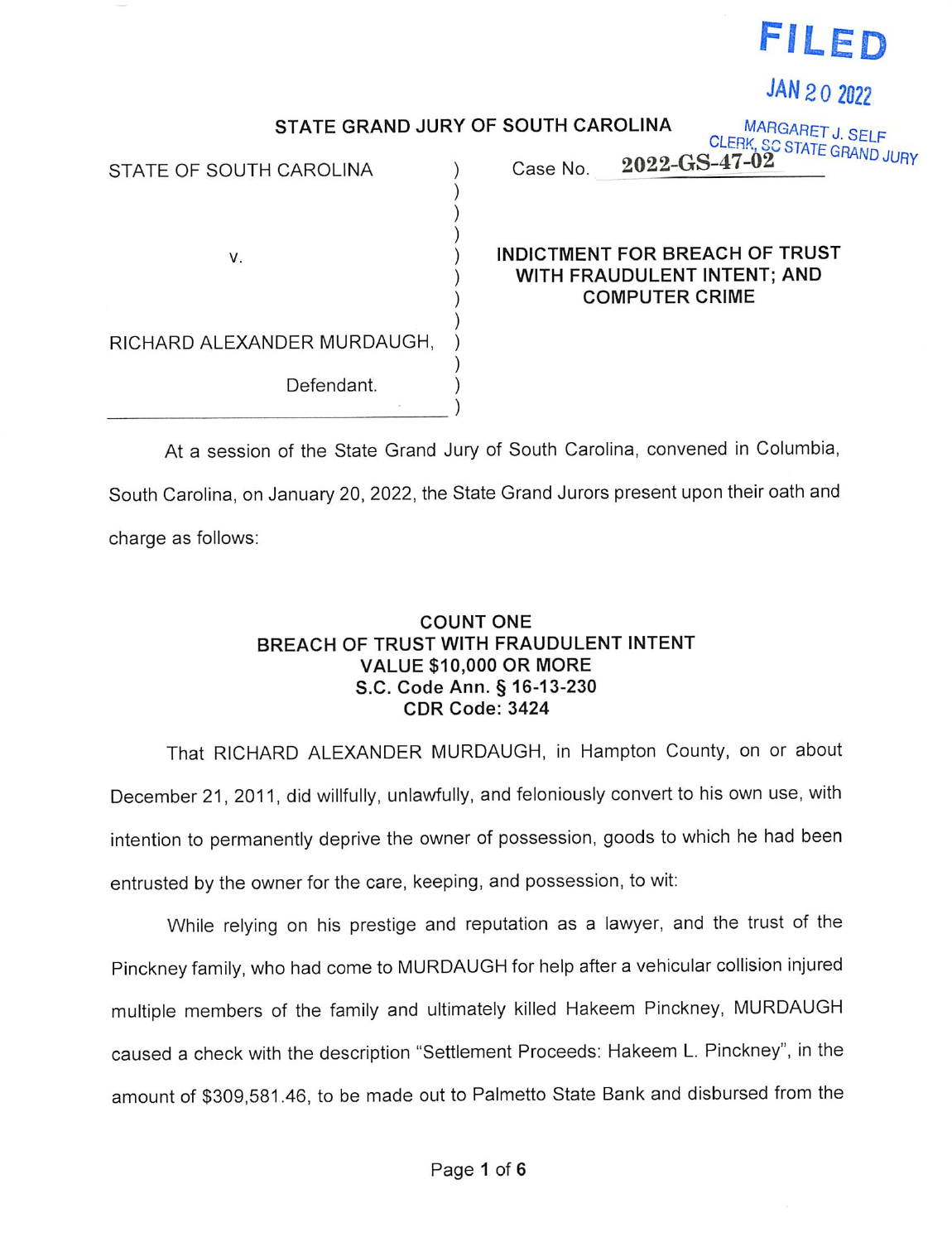Peters, Murdaugh, Parker, Eltzroth, and Detrick, P.A. (PMPED) Client Trust Account. MURDAUGH then used the  $$309,581.46$  trust account check  $-$  which was supposed to be compensation to the estate for Hakeem's injuries – in part to purchase money orders payable to a family member and to other client conservatorship accounts from which MURDAUGH previously borrowed money, in part to pay down a personal business loan, and in part to obtain cash for himself and a different family member. Instead of compensating the Estate of Hakeem Pinckney, MURDAUGH breached the trust of the estate and the family and converted the money to the personal use of MURDAUGH and his family.

All in violation of section 16-13-230 of the South Carolina Code of Laws, and such conduct involving a violation of the South Carolina Anti-Money Laundering Act, or a crime related to a violation of the Anti-Money Laundering Act, and such conduct also involving a crime involving computer crimes, or a conspiracy or solicitation to commit a crime involving computer crimes, and such conduct having not been authorized by law.

Against the peace and dignity of this State and contrary to the law in such case made and provided.

## COUNT TWO COMPUTER CRIME VALUE MORE THAN \$10,000 S.C. Code Ann. § 16-16-20 CDR Code: 3110

That RICHARD ALEXANDER MURDAUGH, in Hampton County, on or about December 21, 2011, did wilfully, knowingly, maliciously, and without authorization and for an unauthorized purpose, directly or indirectly access or cause to be accessed a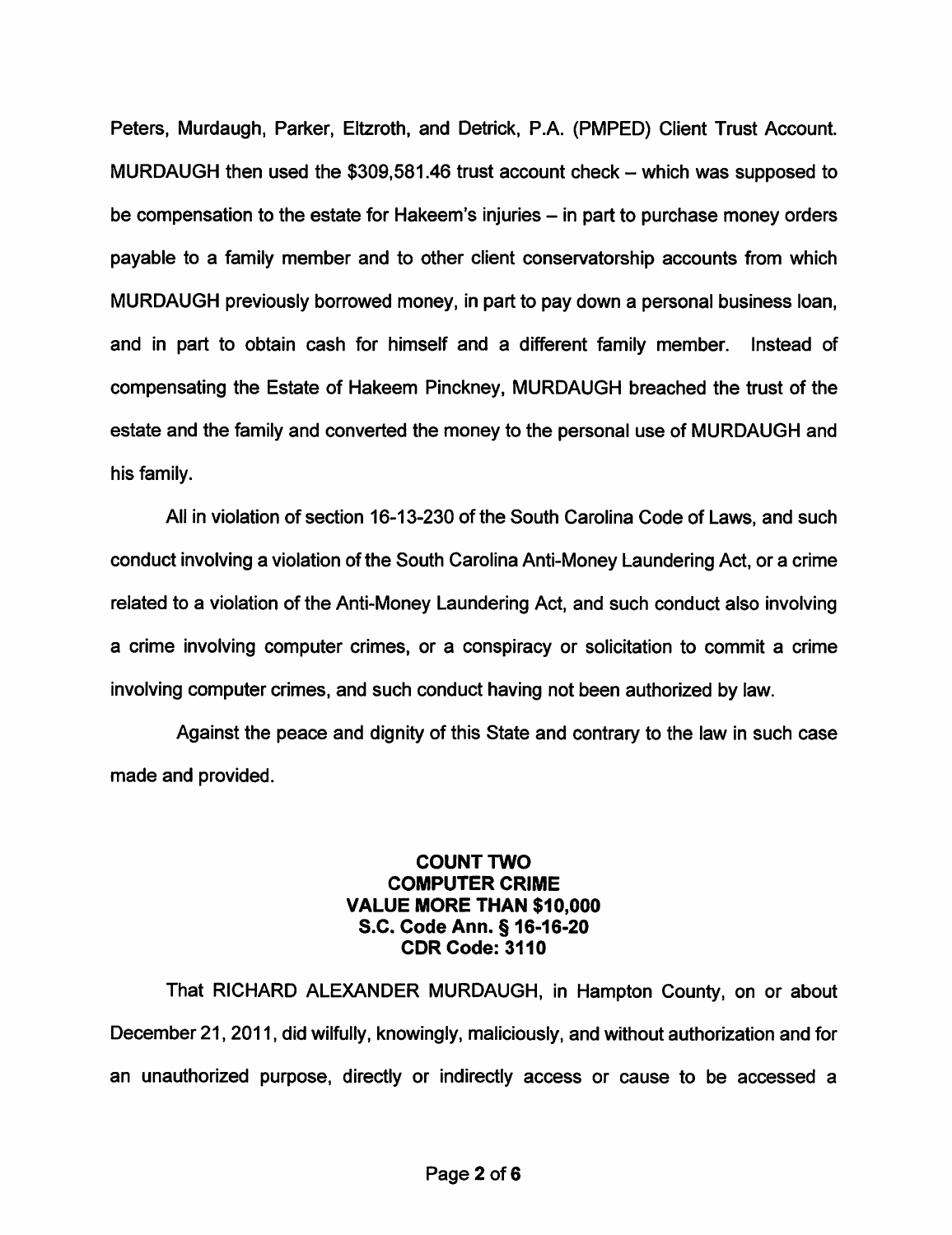computer, computer system, or computer network for the purpose of: devising or executing <sup>a</sup> scheme or artifice to defraud; obtaining money, property, or services by means of false or fraudulent pretenses, representations, promises; and committing any crime; to wit:

To further his scheme to misappropriate <sup>a</sup> \$309,581.46 check of settlement proceeds that belonged to the Estate of Hakeem Pinckney, MURDAUGH requested transactions and thus caused the bank to access its systems in order to create money orders and perform internal loan transactions. These transactions exceeded \$10,000.

All in violation of section 16-16-20 of the South Carolina Code of Laws, and such conduct involving <sup>a</sup> violation of the South Carolina Anti-Money Laundering Act, or <sup>a</sup> crime related to <sup>a</sup> violation of the Anti-Money Laundering Act, and such conduct also involving <sup>a</sup> crime involving computer crimes, or <sup>a</sup> conspiracy or solicitation to commit <sup>a</sup> crime involving computer crimes, and such conduct having not been authorized by law.

Against the peace and dignity of this State and contrary to the law in such case made and provided.

## COUNT THREE BREACH OF TRUST WITH FRAUDULENT INTENT VALUE \$10,000 OR MORE S.C. Code Ann. § 16-13-230 CDR Code: 3424

That RICHARD ALEXANDER MURDAUGH, in Hampton County, on or about May 16, 2017, did willfully, unlawfully, and feloniously convert to his own use, with intention to permanently deprive the owner of possession, goods to which he had been entrusted by the owner for the care, keeping, and possession, to wit: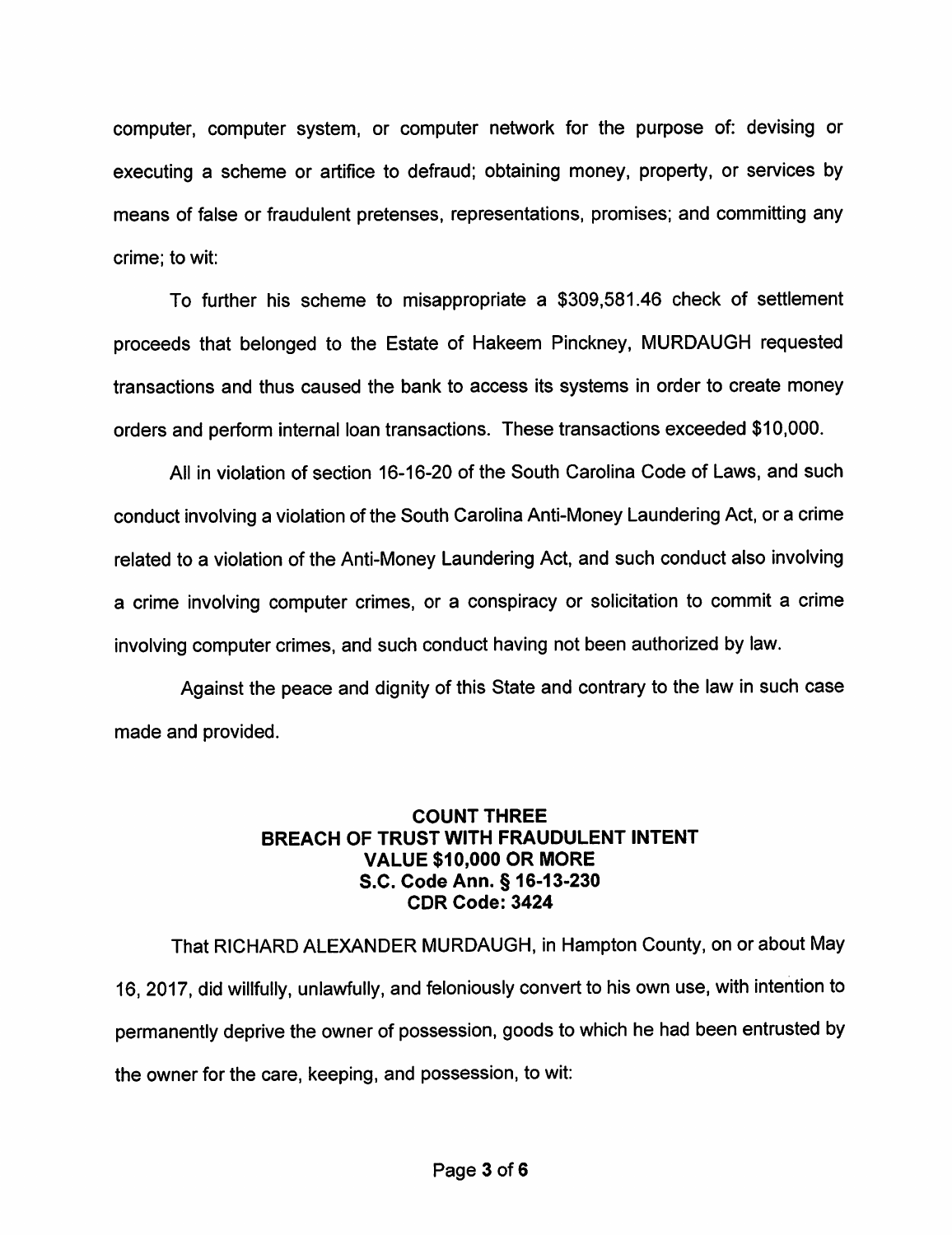While relying on his prestige and reputation as <sup>a</sup> lawyer, and the trust of the Pinckney family, who had come to MURDAUGH for help after <sup>a</sup> vehicular collision injured multiple members of the family and ultimately killed Hakeem Pinckney, MURDAUGH convinced Pamela Pinckney, mother of Hakeem Pinckney, to retain <sup>a</sup> lawyer who was <sup>a</sup> close friend of MURDAUGH. Years after the Pinckney family thought the case had been completely resolved and all money disbursed, MURDAUGH caused that lawyer to make out a settlement disbursement check for \$89,133.44, not to the client  $-$  but instead to Peters, Murdaugh, Parker, Eltzroth, and Detrick, P.A. (PMPED). MURDAUGH then caused <sup>a</sup> check with the description "Est. of Hakeem L. Pinckney", and in the amount of \$89,133.44, to be made out to "Forge" and disbursed from the PMPED Client Trust Account. Forge Consulting, LLC, is <sup>a</sup> legitimate company often used by South Carolina lawyers to facilitate structured settlements. However, MURDAUGH then deposited the \$89,133.44 trust account check – which was supposed to be compensation to the estate for Hakeem's injuries and suffering - into a bank account MURDAUGH had created under the name "Richard <sup>A</sup> Murdaugh Sole Prop DBA Forge". MURDAUGH had created this bank account for the purpose of misappropriating funds belonging to others with the illusion that the money was being paid to the legitimate company Forge consulting, LLC. Instead of compensating the Estate of Hakeem Pinckney, MURDAUGH instead breached trust of the estate and the family and converted the funds to his own personal use, including cash, bank fees, and checks to himself and associates.

All in violation of section 16-13-230 of the South Carolina Code of Laws, and such conduct involving <sup>a</sup> violation of the South Carolina Anti-Money Laundering Act, or <sup>a</sup> crime related to <sup>a</sup> violation of the Anti-Money Laundering Act, and such conduct also involving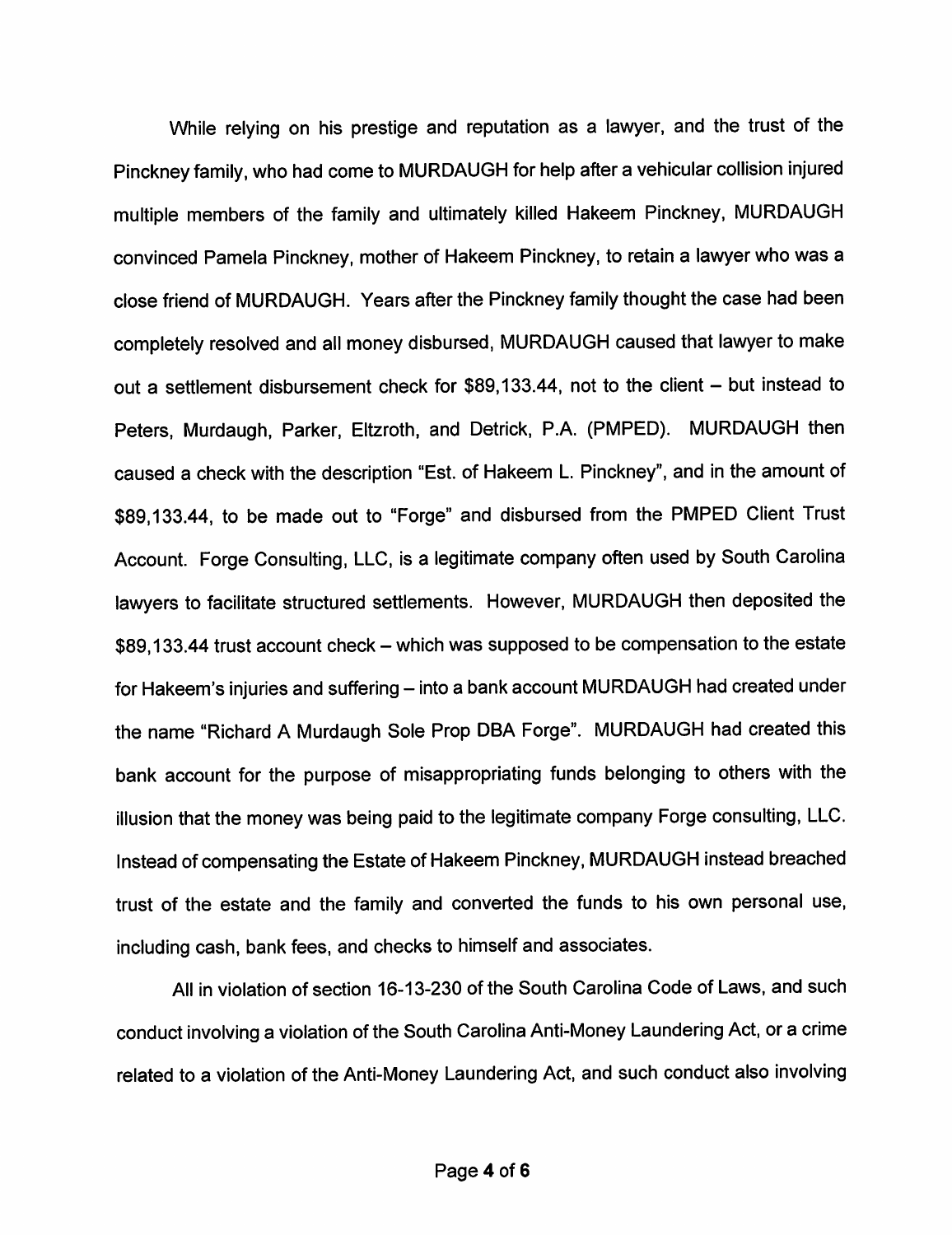<sup>a</sup> crime involving computer crimes, or <sup>a</sup> conspiracy or solicitation to commit <sup>a</sup> crime involving computer crimes, and such conduct having not been authorized by law.

Against the peace and dignity of this State and contrary to the law in such case made and provided.

## COUNT FOUR COMPUTER CRIME VALUE MORE THAN \$10,000 S.C. Code Ann. § 16-16-20 CDR Code: 3110

That RICHARD ALEXANDER MURDAUGH, in Hampton County, between on or about May 17, 2017, and on or about November 6, 2017, did wilfully, knowingly maliciously, and without authorization and for an unauthorized purpose, directly or indirectly access or cause to be accessed <sup>a</sup> computer, computer system, or computer network for the purpose of: devising or executing <sup>a</sup> scheme or artifice to defraud; obtaining money, property, or services by means of false or fraudulent pretenses, representations, promises; and committing any crime; to wit:

MURDAUGH created <sup>a</sup> bank account under the name "Richard A Murdaugh Sole Prop DBA Forge". He created this account for the purpose of misappropriating funds belonging to others with the illusion that the money was being paid to the legitimate settlement planning company Forge Consulting, LLC. MURDAUGH caused <sup>a</sup> \$89,133.44 settlement disbursement check, which represented proceeds intended for the benefit of the Estate of Hakeem Pinckney, to be made out to "Forge". He deposited the check into the Forge account under his control, and then conducted online banking transfers to convert settlement proceeds to his own personal use, which defrauded the